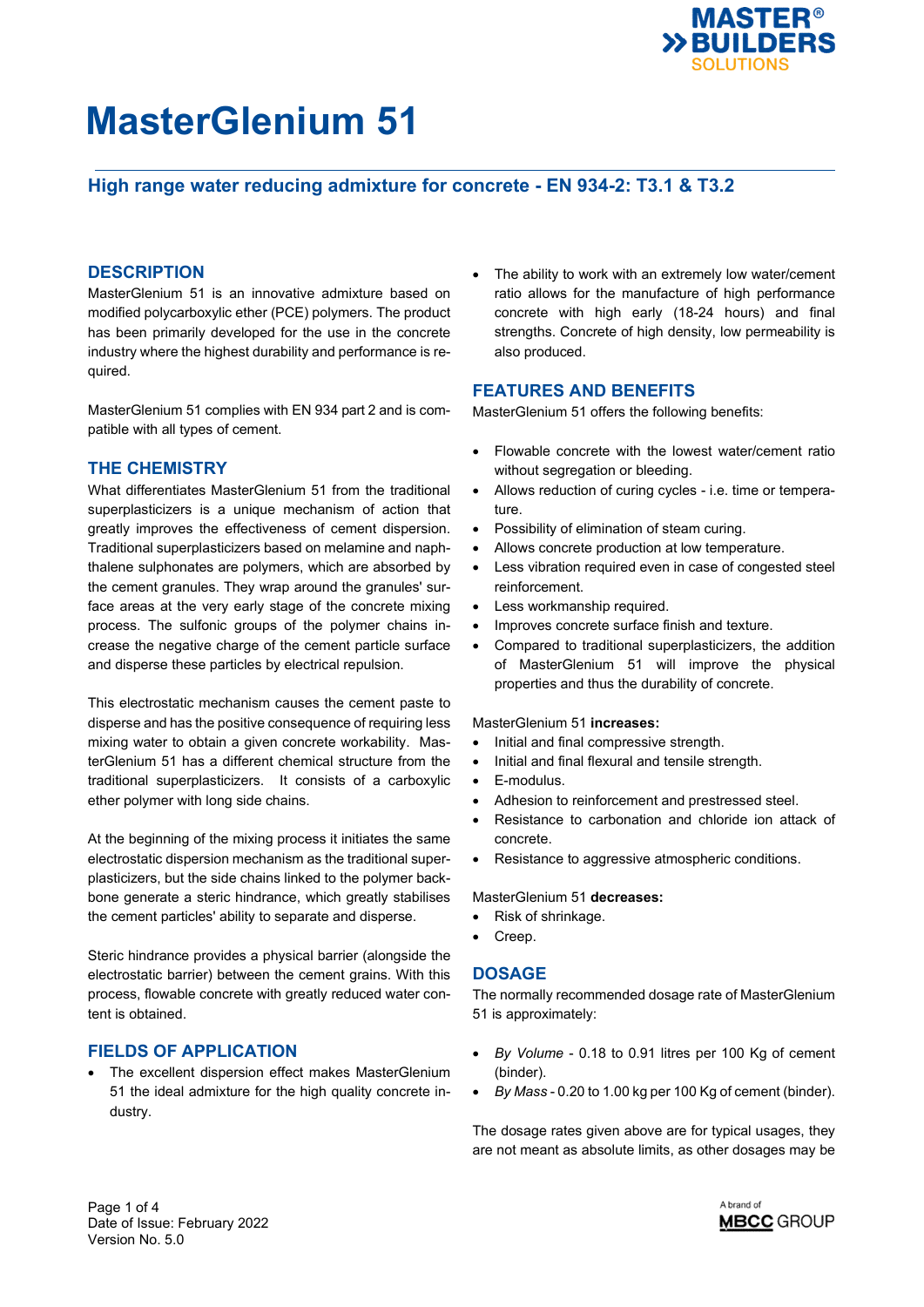

## **High range water reducing admixture for concrete - EN 934-2: T3.1 & T3.2**

utilised in special cases according to specific job conditions. If required consult our Technical Services Department for advice. Trial mixes should be carried out to ensure optimum dosage and effect. Where the concrete is to be machine finished by utilising power float or power trowelling methods, we recommend that you contact the Technical Services Department for dosage rate guidance.

#### **COMPATIBILITY**

MasterGlenium 51 can be used with all types of EN 197 Cements. For use with other special cements, contact our Technical Services Department.

MasterGlenium 51 should not be pre-mixed with other admixtures. If other admixtures are to be used in concrete containing MasterGlenium 51 they must be dispensed separately.

MasterX-Seed 100 **-** Where elimination of steam curing is intended (at ambient temperatures below 12°C) while still achieving high early strength to enable early demoulding within 24 hours, it may be necessary to add MasterX-Seed 100 with MasterGlenium 51.

The recommended dosage of MasterX-Seed 100 is 2 litres per 100 kg of cement (binder). This combination guarantees a uniform and fast development of initial and final strength.

Other combinations that are recommended:

- Air entraining agents (such as MasterAir range) to optimise frost/thaw resistance.
- Silica fume for higher density.
- Expanding agents (such as for controlled shrinkage).
- Synthetic and steel fibres.
- Curing agents against too quick evaporation of mixing water.

MasterGlenium 51 is a ready to use admixture to be added to the concrete mix as a separate component. Optimal concrete plasticizing effect (and thus maximum mixing water reduction) is obtained if MasterGlenium 51 is added into the concrete after the first 50-70% of the water has been mixed. Avoid adding the admixture to the dry aggregate or sand. In all cases the best effect is achieved when MasterGlenium 51 is added first and the other admixtures subsequently.

#### **PACKAGING**

MasterGlenium 51 is supplied in Bulk, 1000-litre IBC's and 15-litre containers.

#### **CONTACT DETAILS**

Master Builders Solutions UK Ltd, Swinton Hall Road, Swinton, Manchester, M27 4EU Tel: +44 (0) 161 727 6300 www.master-builders-solutions.com/en-gb



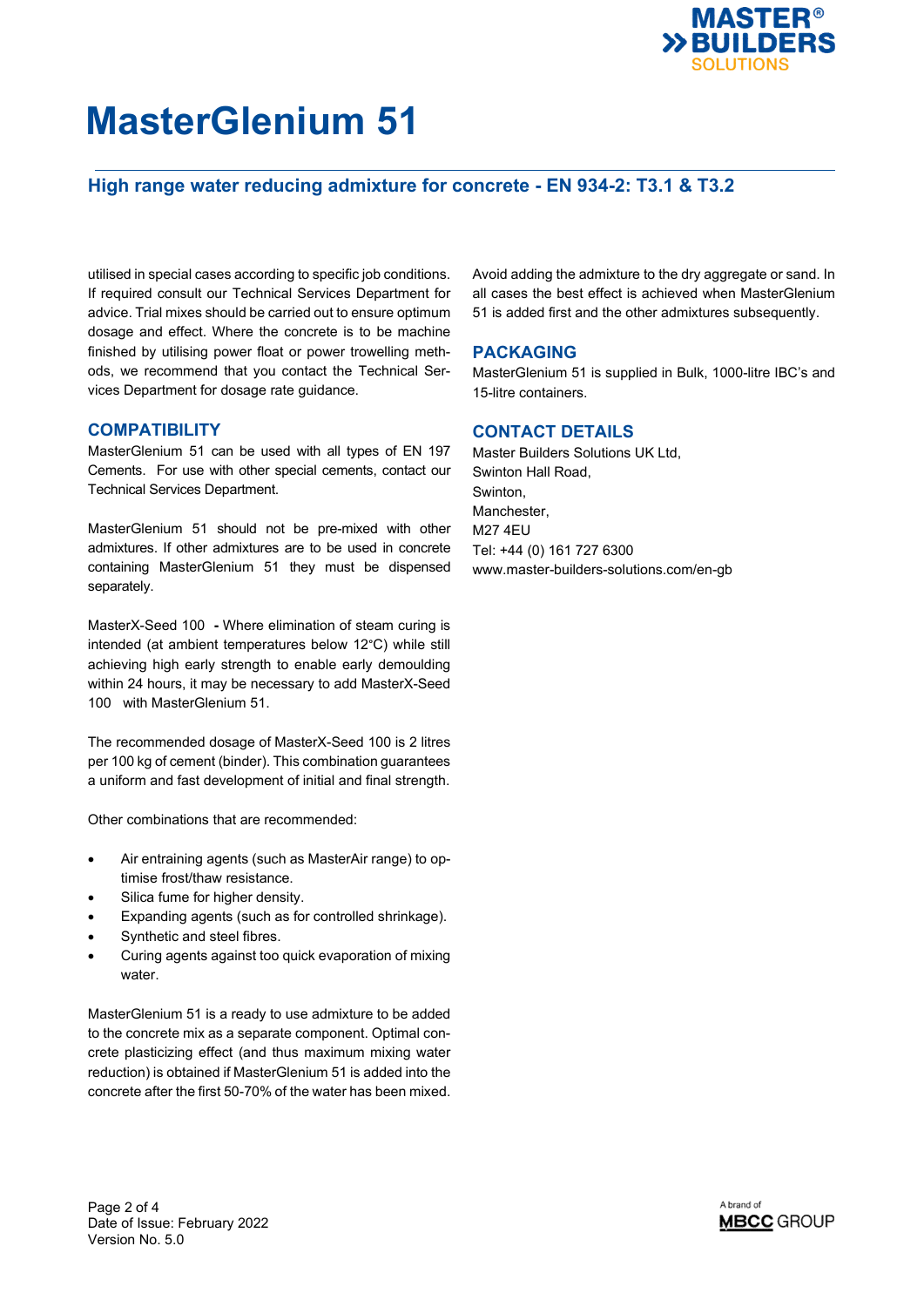

## **High range water reducing admixture for concrete - EN 934-2: T3.1 & T3.2**

| <b>Product Data</b>          |                                                                                                                                                                                                                                                                                                                  |
|------------------------------|------------------------------------------------------------------------------------------------------------------------------------------------------------------------------------------------------------------------------------------------------------------------------------------------------------------|
| Appearance:                  | <b>Brown liquid</b>                                                                                                                                                                                                                                                                                              |
| Specific gravity @ 20°C:     | $1.10 \pm 0.03$ g/cm <sup>3</sup>                                                                                                                                                                                                                                                                                |
| pH-value:                    | $6.0 \pm 1$                                                                                                                                                                                                                                                                                                      |
| Alkali content (%):          | $\leq 5.00$ by mass                                                                                                                                                                                                                                                                                              |
| Chloride content (%):        | $\leq 0.10$ by mass                                                                                                                                                                                                                                                                                              |
| Corrosion behaviour:         | Contains only components according to BS EN 934-<br>1:2008, Annex A.1                                                                                                                                                                                                                                            |
| Air Content:                 | Fulfilled                                                                                                                                                                                                                                                                                                        |
| Water reduction:             | $\geq$ 112% of Reference mix                                                                                                                                                                                                                                                                                     |
| Increase in consistence:     | Increase of $\geq 120$ mm from initial slump or $\geq 160$ mm from<br>initial flow                                                                                                                                                                                                                               |
| Retention of consistence:    | At 30 mins ≥ Reference mix at initial                                                                                                                                                                                                                                                                            |
| Compressive strength:        | Fulfilled                                                                                                                                                                                                                                                                                                        |
| Durability:                  | <b>NPD</b>                                                                                                                                                                                                                                                                                                       |
| Dangerous substances:        | <b>NPD</b>                                                                                                                                                                                                                                                                                                       |
| <b>Logistics</b>             |                                                                                                                                                                                                                                                                                                                  |
| Shelf life:                  | 12 months if stored according to manufacturer's instructions<br>in unopened container.                                                                                                                                                                                                                           |
| Storage conditions:          | Store in original sealed containers and at temperatures be-<br>tween 5°C and 30°C. Store under cover, out of direct sun-<br>light and protect from extremes of temperature. Failure to<br>comply with the recommended storage conditions may re-<br>sult in premature deterioration of the product or packaging. |
| Handling and transportation: | Refer to MasterGlenium 51 Safety Data Sheet                                                                                                                                                                                                                                                                      |
| Disposal:                    | Refer to MasterGlenium 51 Safety Data Sheet                                                                                                                                                                                                                                                                      |

![](_page_2_Picture_4.jpeg)

#### **EN 934-2: T3. 1 & T3.2**

Declaration of Performance can be found at [www.master-builders-solutions.com/en-gb](http://www.master-builders-solutions.com/en-gb)

![](_page_2_Picture_8.jpeg)